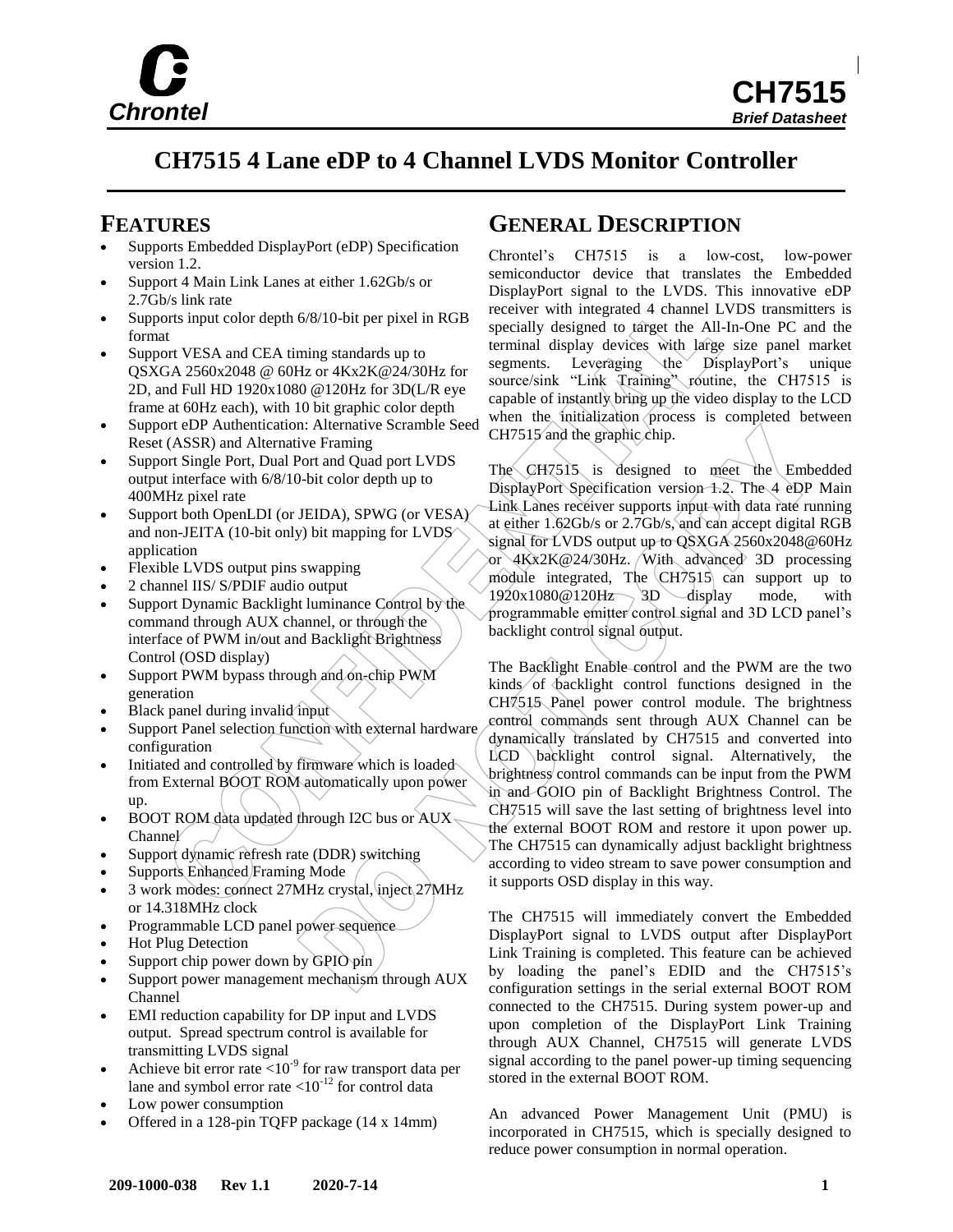### **APPLICATION**

- All-In-One PC
- Terminal Display Devices

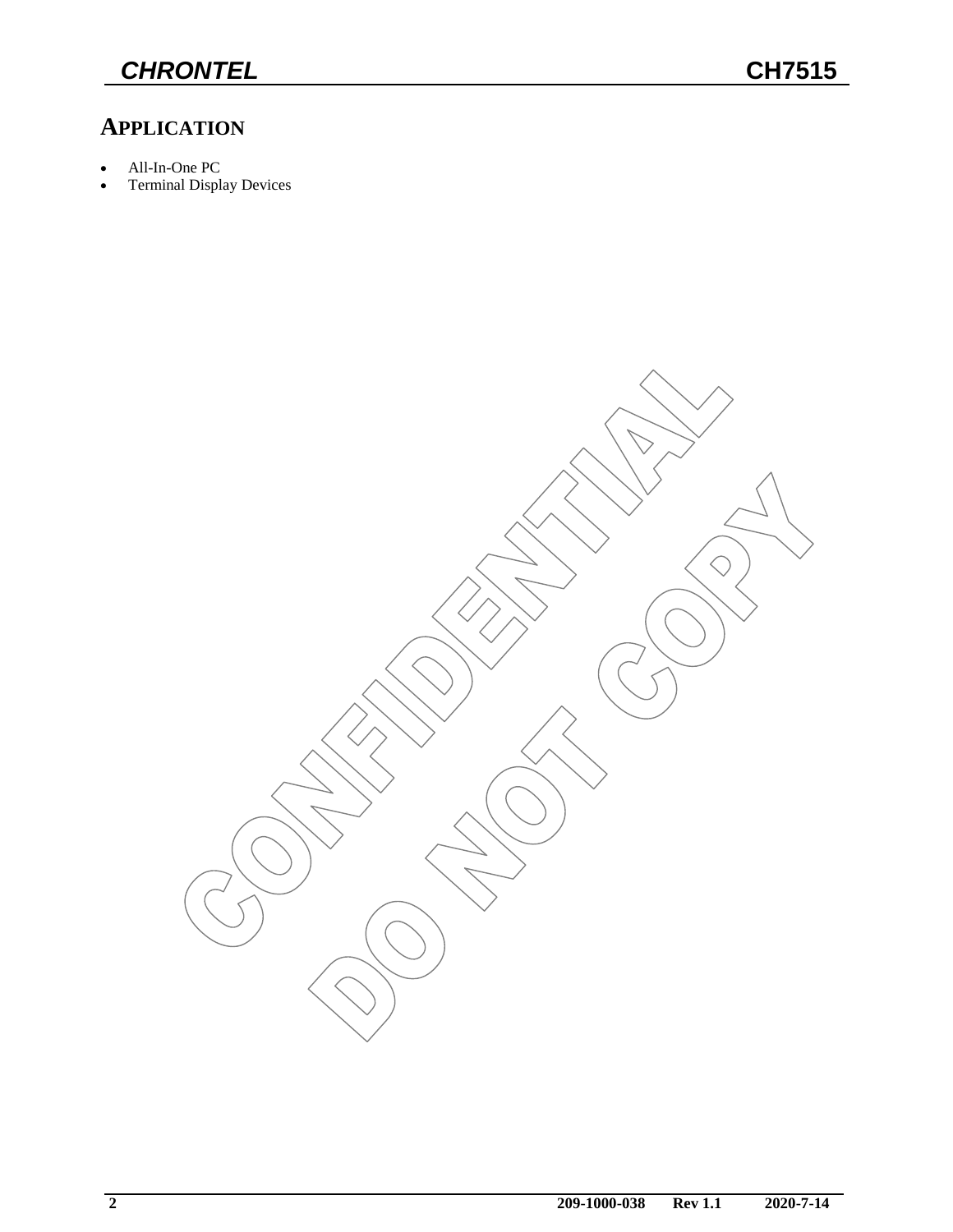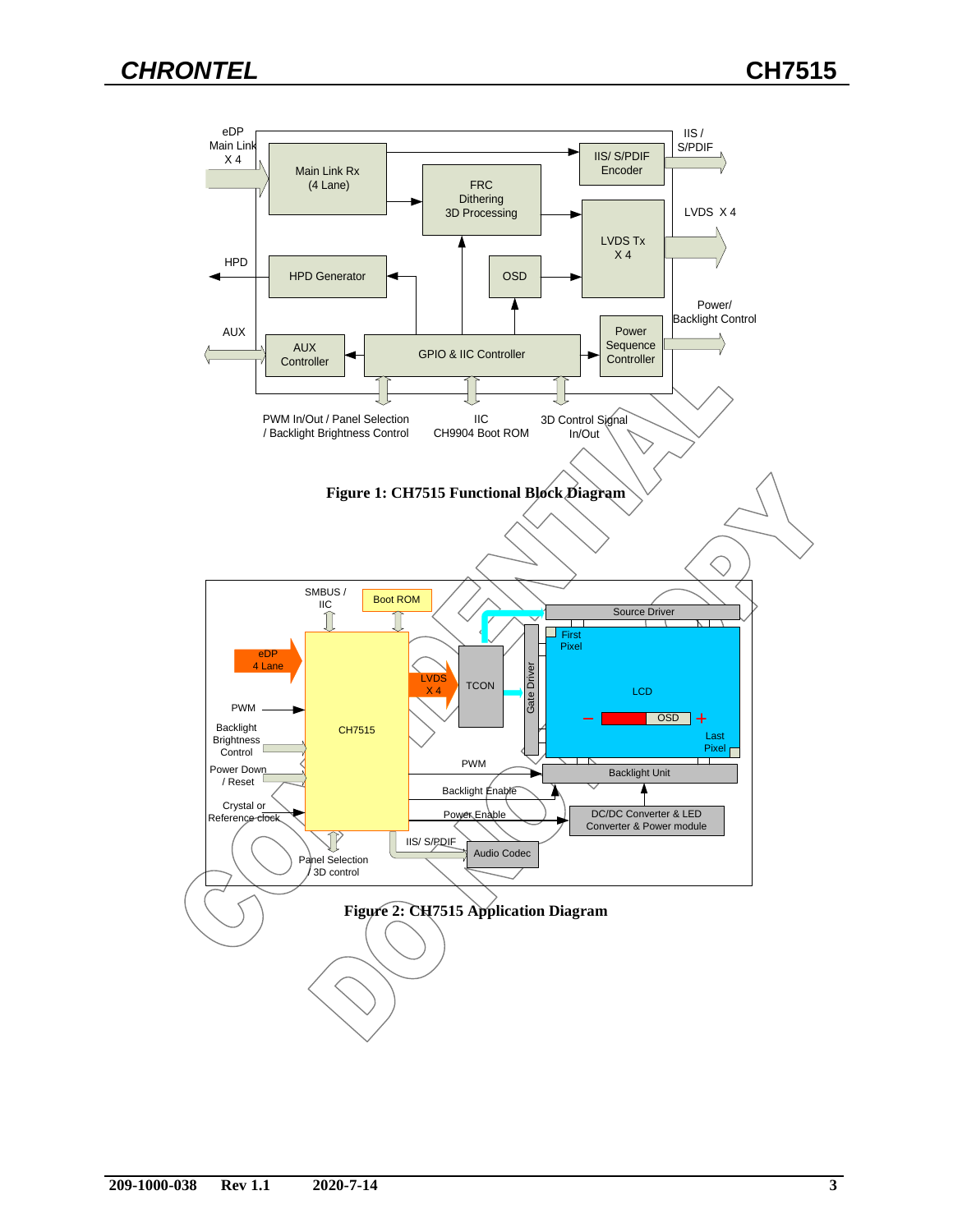#### **1.0 PIN-OUT**

#### **1.1 Package Diagram**

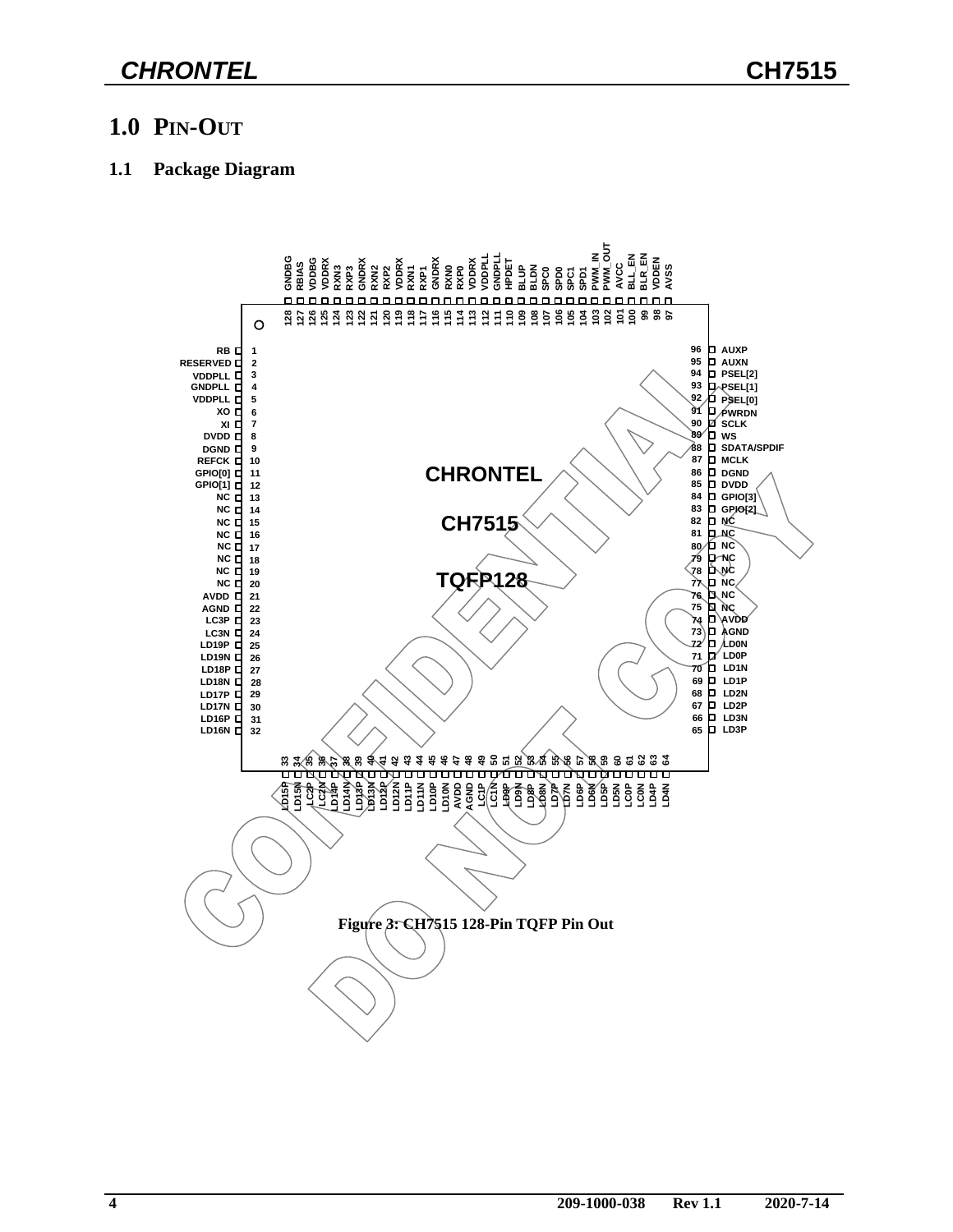#### **1.2 Pin Description**

#### **Table 1: CH7515 Pin Description**

| Pin#              | <b>Type</b> | <b>Symbol</b>                   | <b>Description</b>                                                                                                                   |
|-------------------|-------------|---------------------------------|--------------------------------------------------------------------------------------------------------------------------------------|
|                   | In          | <b>RB</b>                       | <b>Reset* Input (Internal pull-up)</b><br>When this pin is pull low, the device is held in the power-on reset condition.             |
|                   |             |                                 | When this pin is pull high, reset is controlled through the serial port register.                                                    |
| $\overline{c}$    |             | <b>RESERVED</b>                 | <b>Reserved Pin</b>                                                                                                                  |
| 6,7               | In          | XO, XI                          | 27MHz Crystal Input                                                                                                                  |
| 10                | In          | <b>REFCK</b>                    | <b>Clock Input</b>                                                                                                                   |
|                   |             |                                 | This pin is used as clock input pin when injecting 27MHz/14.318MHz clock<br>to CH7515                                                |
| 11,12,83,84       | In/Out      | GPIO[3:0]                       | <b>General Purpose Input/Output</b>                                                                                                  |
| $13 - 20,75 - 82$ |             | N <sub>C</sub>                  | <b>Not Connected</b>                                                                                                                 |
| $23 - 34$         | Out         | LC3P/N,                         | The Fourth Channel LVDS Output                                                                                                       |
|                   |             | LD19P/N~LD15P/                  |                                                                                                                                      |
|                   |             | N                               | The Third Channel LVDS Output                                                                                                        |
| $35 - 46$         | Out         | LC2P/N,<br>LD14P/N~LD10P/       |                                                                                                                                      |
|                   |             |                                 |                                                                                                                                      |
| $49 - 60$         | Out         | LC1P/N,<br>LD9P/N~LD5P/N        | The Second Channel LVDS Output                                                                                                       |
| $61 - 72$         | Out         | LCOP/N,                         | The First Channel LVDS Output                                                                                                        |
|                   |             | LD4P/N~LD0P/N                   |                                                                                                                                      |
| 87                | Out         | <b>MCLK</b>                     | <b>I2S Master Clock Output</b>                                                                                                       |
| 88                | Out         | <b>SDATA</b>                    | <b>I2S Data Qutput</b>                                                                                                               |
|                   | Out         | <b>SPDIF</b>                    | S/PDIF Output                                                                                                                        |
| 89                | Out         | <b>WS</b>                       | 128 Word Select                                                                                                                      |
| 90                | Out         | <b>SCLK</b>                     | I2S Clock Output                                                                                                                     |
| 91                | In          | <b>PWRDN</b>                    | Power Down Control                                                                                                                   |
|                   |             |                                 | CH7515 enters/exit power down state when receiving active low pulse from                                                             |
| $92 - 94$         | In          | $\overline{\mathrm{PSEL}}[2:0]$ | this pin<br><b>LVDS Panel Selection</b>                                                                                              |
|                   |             |                                 | These pins should be pull-up or pull-down in the application, instead of                                                             |
|                   |             |                                 | floating.                                                                                                                            |
| $95 - 96$         | In/Out      | AUXN/P                          | Aux channel differential input/output                                                                                                |
|                   |             |                                 | These two pins are DisplayPort AUX Channel control, which supports a half-<br>duplex, bi-directional AC-coupled differential signal. |
| 98                | Out         | <b>VDDEN</b>                    | LCD Panel VCC Enable                                                                                                                 |
| 99                | Oùt         | BKLR_EN                         | LCD Panel Right Eye Backlight Enable in 3D Mode                                                                                      |
|                   |             |                                 | LCD-Panel Backlight Enable in 2D Mode                                                                                                |
| 100               | Out         | <b>BKLL_EN</b>                  | <b>LCD-Panel Left Eye Backlight Enable</b>                                                                                           |
| 102               | Out         | PWM_OUT                         | PWM output for backlight brightness dimming                                                                                          |
| 103               | In          | PWM IN                          | <b>Backlight brightness PWM input</b>                                                                                                |
| 104               | In/Out      | SPD1                            | Serial Port Data Input/Output for Chip BOOT ROM/EDID/HDCP                                                                            |
|                   |             |                                 | <b>ROM</b><br>This pin functions as the bi-directional data pin of the serial port and operates                                      |
|                   |             |                                 | with inputs from 0 to 3.3V. Outputs are driven from 0 to 3.3V. This pin                                                              |
|                   |             |                                 | requires an external $4k\Omega$ - 9 k $\Omega$ pull up resistor to 3.3V.                                                             |
| 105               | Out         | SPC1                            | Serial Port Clock Output for Chip BOOT ROM/EDID/HDCP ROM                                                                             |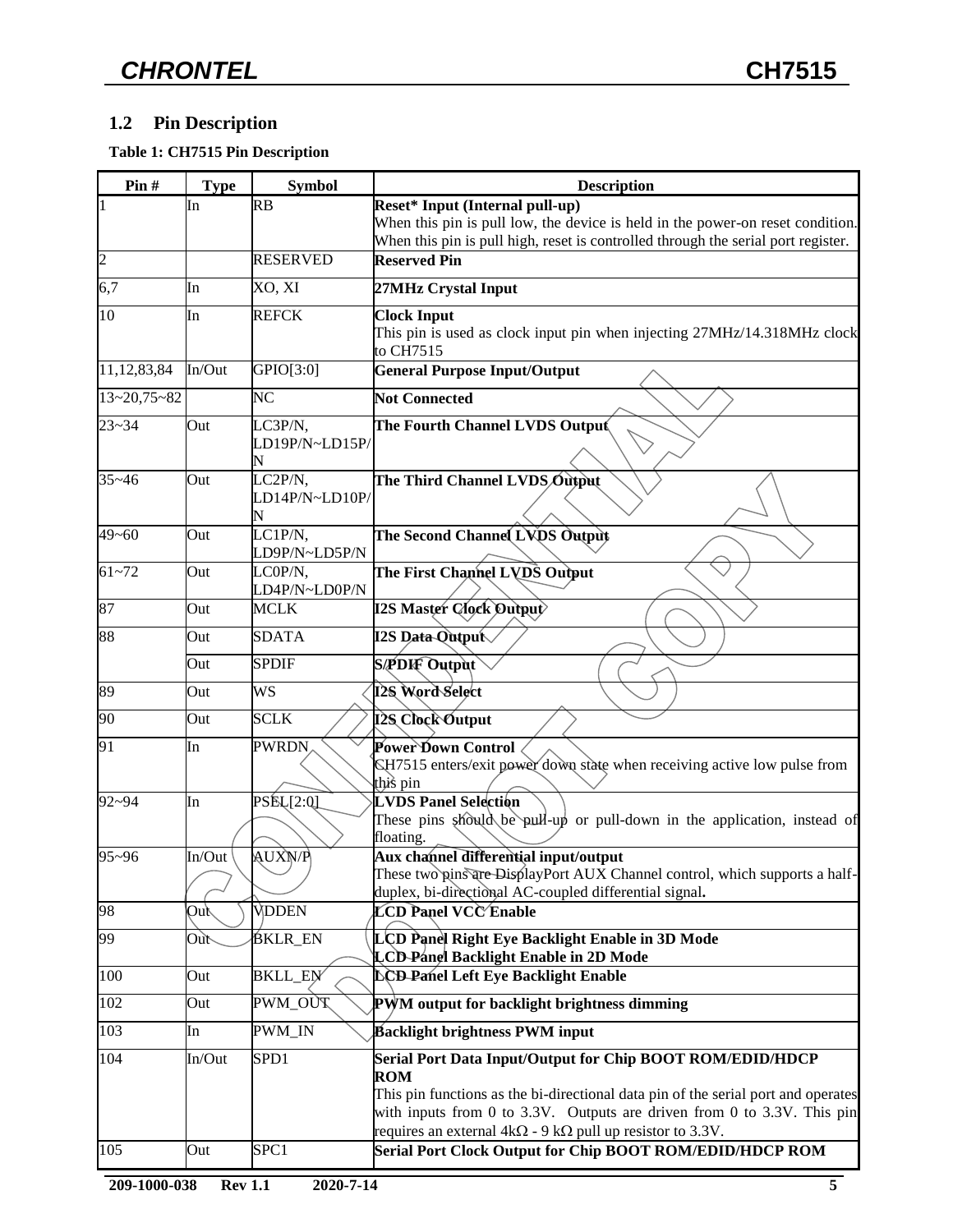|             |              |                  | This pin functions as the clock output of the serial port and operates with                                                                                                                                            |
|-------------|--------------|------------------|------------------------------------------------------------------------------------------------------------------------------------------------------------------------------------------------------------------------|
|             |              |                  | output from 0 to 3.3V. This pin requires an external 4kΩ - 9kΩ pull up<br>resistor to 3.3V.                                                                                                                            |
| 106         | In/Out       | SP <sub>D0</sub> | Serial Port Data Input / Output for CH7515 I2C Slave                                                                                                                                                                   |
|             |              |                  | This pin functions as the bi-directional data pin of the serial port and operates                                                                                                                                      |
|             |              |                  | with inputs from 0 to 3.3V. Outputs are driven from 0 to 3.3V. This pin                                                                                                                                                |
|             |              |                  | requires an external $4k\Omega$ - 9 k $\Omega$ pull up resistor to 3.3V.                                                                                                                                               |
|             |              |                  | CH7515 serial port device address is 0x21 and transmitted in SPD as                                                                                                                                                    |
|             |              |                  | following(MSB transmitted first)                                                                                                                                                                                       |
|             |              |                  |                                                                                                                                                                                                                        |
|             |              |                  | <b>B7</b><br><b>B5</b><br>B <sub>6</sub><br><b>B4</b><br><b>B2</b><br><b>B1</b><br>B <sub>0</sub><br>B <sub>3</sub><br>$\mathbf 0$<br>1<br>$\Omega$<br>$\Omega$<br>$\mathbf{0}$<br>$\mathbf{0}$<br>$\mathbf{1}$<br>R/W |
| 107         | In           | SPC <sub>0</sub> | Serial Port Clock Input for CH7515 I2C Slave                                                                                                                                                                           |
|             |              |                  | This pin functions as the clock input of the serial port and operates with                                                                                                                                             |
|             |              |                  | inputs from 0 to 3.3V. This pin requires an external $4k\Omega$ - $9k\Omega$ pull up                                                                                                                                   |
|             |              |                  | resistor to 3.3V.                                                                                                                                                                                                      |
| 108         | In           | <b>BLDN</b>      | <b>Decrement Backlight Brightness Input</b>                                                                                                                                                                            |
| 109         | In           | <b>BLUP</b>      | <b>Increment Backlight Brightness Input,</b>                                                                                                                                                                           |
| 110         | Out          | <b>HPDET</b>     | <b>Hot Plug Detect</b>                                                                                                                                                                                                 |
|             |              |                  | This output pin indicates whether this dévice is active on not. It also                                                                                                                                                |
|             |              |                  | generates interrupt pulse as defined by eDP standard. Output voltage is 3.3v.                                                                                                                                          |
| 114,115     | In           | RXP0, RXN0       | Embedded DisplayPort Lane O.input                                                                                                                                                                                      |
|             |              |                  | One pair of differential data input. It handles clock-embedded high speed                                                                                                                                              |
|             |              |                  | differential data input as eDP standard                                                                                                                                                                                |
| 117,118     | In           | RXP1, RXN1       | Embedded DisplayPort Lane 1 input                                                                                                                                                                                      |
|             |              |                  | One pair of differential data input. It handles clock-embedded high speed                                                                                                                                              |
|             |              |                  | differential data input as eDP standard                                                                                                                                                                                |
| 120,121     | In           | RXP2, RXN2       | Embedded DisplayPort Lane 2 input                                                                                                                                                                                      |
|             |              |                  | One pair of differential data input. It handles clock-embedded high speed                                                                                                                                              |
|             |              |                  | differential data input as eDP standard                                                                                                                                                                                |
|             |              |                  |                                                                                                                                                                                                                        |
| 123,124     | In           | RXP3, RXN3       | Embedded DisplayPort Lane 3 input                                                                                                                                                                                      |
|             |              |                  | One pair of differential data input. It handles clock-embedded high speed                                                                                                                                              |
|             |              |                  | differential data input as eDP/standard                                                                                                                                                                                |
| 127         | In           | <b>RBIAS</b>     | <b>Band-gap Bias</b>                                                                                                                                                                                                   |
| 3,5,112     | Power        | VDDPLL           | <b>PLL Power Supply (1.8V)</b>                                                                                                                                                                                         |
| 4,111       | Power        | <b>GNDPLL</b>    | PLL Ground                                                                                                                                                                                                             |
| 8,85        | Power        | <b>DVDR</b>      | $\left[\text{Digital Power\text{-}Supply}\overline{(1.8\text{V})}\right]$                                                                                                                                              |
| 9,86,88     | Power        | <b>DGND</b>      | Digital Power Ground                                                                                                                                                                                                   |
| 21,47,74    | Power        | AVDD             | <b>LVDS Power Supply <math>(3.3V)</math></b>                                                                                                                                                                           |
| 22,48,73    | Power        | AGND             | <b>LVDS Power Ground</b>                                                                                                                                                                                               |
| 97          | <b>Power</b> | AVSS             | Analog Ground                                                                                                                                                                                                          |
| 101         | Power        | <b>AVCC</b>      | <b>Analog/Power Supply (3.3V)</b>                                                                                                                                                                                      |
| 113,119,125 | Power        | <b>VDDRX</b>     | $e^{i\theta}$ Rx Power Supply (1.8V)                                                                                                                                                                                   |
| 116,122     | Power        | <b>GNDRX</b>     | eDP Rx Power Ground                                                                                                                                                                                                    |
| 126         | Power        | <b>VDDBG</b>     | <b>Band-gap Power Supply (1.8V)</b>                                                                                                                                                                                    |
| 128         | Power        | <b>GNDBG</b>     | <b>Band-gap Ground</b>                                                                                                                                                                                                 |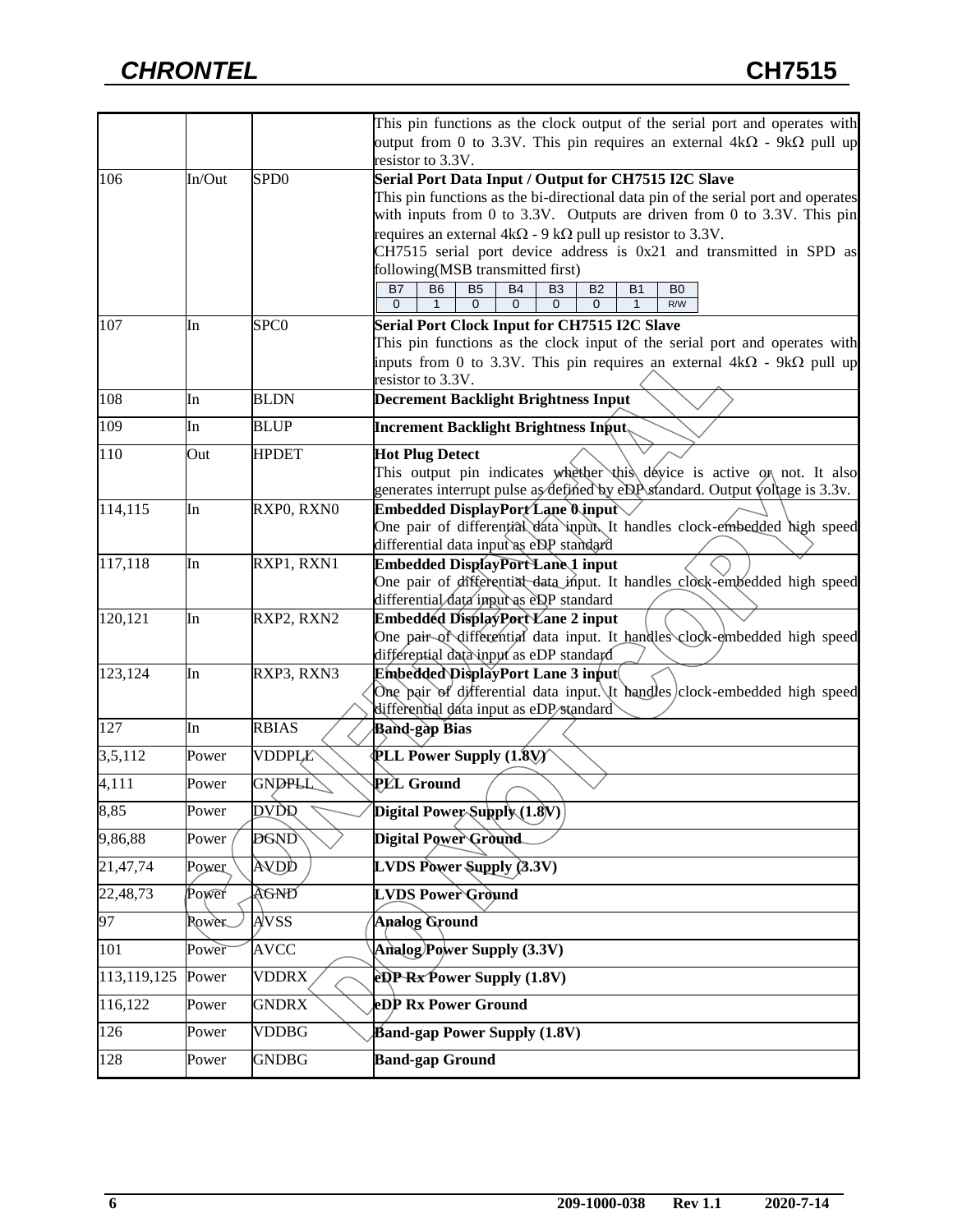# **2.0 PACKAGE DIMENSIONS**



#### **Notes:**

Conforms to JEDEC standard JESD-30 MO-220.